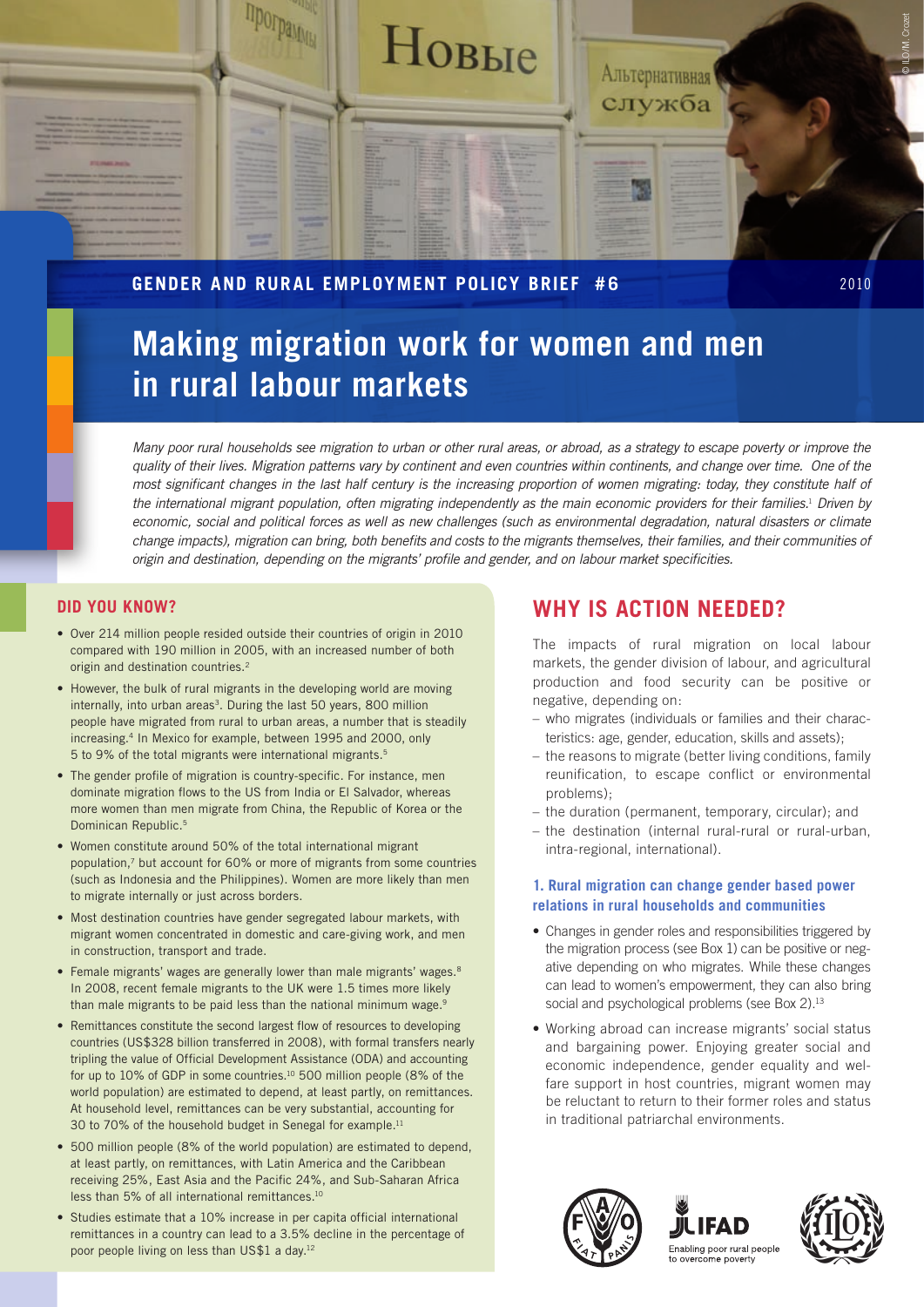#### **Box 1 Migration can transform gender relations in households and communities**

#### **When men migrate and women stay at home**,

there may be little change in gender roles in some cases. However, if the husband/ household head migrates or if young men who provide a significant labour input migrate, the impact may be substantial. In such cases, women often take over male responsibilities for agricultural production and marketing, household purchases, and social and community duties, or have to handle family decisions they would normally share. These can be burdens unless women can use remittances to hire labour and move into more empowering, supervisory roles.

#### **When women migrate and men stay at home**,

the effects on the family left behind vary depending on the women's age and stage in their life cycle and their family profile. The impact may be slight if young single women migrate but if married women with young children migrate, the remaining relatives (especially mothers, sisters and grandmothers) may be overburdened with childcare and household work. Nonetheless, migration can be empowering: migrant women's increased earnings, skills, social identity and networks can boost their selfconfidence and decision-making power in the household and community, making them important agents for cultural change.

> • Migration can undermine the self-esteem and personal growth of those left behind, and threaten marital stability. Dependency on their wives' remittances can be culturally difficult for men (with some resorting to alcohol, drugs or domestic violence). Women can endure loneliness, social withdrawal and reduced confidence when their husbands migrate. Children can suffer from lack of role models, discipline or parental care and, especially if their mothers migrate, their education and health may be jeopardized.<sup>14</sup>

#### **2. Migration has gender-differentiated impacts on agricultural labour markets**

• In highly populated areas, seasonal or permanent out-migration by either men or women can alleviate underemployment in agriculture, reduce pressure on land and other natural resources, and improve livelihoods. Rural out-migration often leads to a reallocation of household agricultural labour, with women taking on male tasks or vice versa (see Box 3). While migration-induced labour shortages can increase gender-specific work burdens and/or lead to lower production and greater food insecurity. Remittances from such migrations can partially compensate through on-farm investment, labour hiring, inputs use, or reduced credit constraints.<sup>15</sup>

- When a household can afford to hire labour with remittances but local labour is scarce, labourers from neighbouring areas or countries may come to fill the gap, with a specific gender profile responding to the new demands. In Senegal, for example, Malian migrants (mostly male) substitute for Senegalese workers who have migrated to Europe or the Gulf. In the Philippines, female international migration generates internal migration of women to help with domestic or child care work in the sending communities.
- Migrant remittances do not always lead to agricultural growth and employment, as they are often spent on housing and consumer goods rather than on agriculture.<sup>7</sup> But such expenditures can generate local non-farm employment opportunities, creating a pathway out of agriculture into urban or rural nonfarm activities.<sup>16</sup>

## **3. Migrants' remittances and new skills can improve livelihoods and stimulate rural development**

- Remittances can help poor rural families cope with agricultural risks and livelihood instability. With an appropriate enabling environment, they can foster productive investments in agriculture, reduce credit constraints<sup>15</sup> (which particularly affect women) and stimulate off-farm businesses (e.g. rural women's handicrafts, trading, food processing activities), creating an income multiplier within the sending household similar to that created by public transfers.<sup>17</sup>
- If the increased income from remittances is spent on local products and services, this is likely to generate additional employment in the sending area. Remittances of Mexican rural migrants in the US, increased the incomes of recipient families by 10%.<sup>7</sup> Non-migrant households also benefit from the "second round income effects'' of remittances: studies in South and South East Asia found that each migrant created, on average, three jobs through remittances.7
- Exposed to different social and economic systems in the host country, migrants often become social innovators, bringing back new ideas, skills and know-how and in some cases, new attitudes about gender equality. Policy makers can leverage these changes to elaborate new gender-equitable labour standards and legislation, and develop public and private partnerships to benefit local populations.
- • Gender differences in earnings, life cycle and family responsibilities, influence the propensity to remit: Men tend to



Internal migrant worker from the countryside coming to seek employment in town. Railway Station, Beijing, China.

save or invest some of their wages whereas women usually dedicate remittances (which represent a higher percentage of women's incomes) to family needs.<sup>18</sup>

- Attitudes towards paid work in receiving communities also vary by gender. In Mexico, for example, women in rural families receiving remittances withdrew from paid work (mostly poorly paid informal sector work) to devote themselves to reproductive work, whereas their male counterparts shifted from formal jobs to start their own business (becoming risk takers).<sup>19</sup>
- Remittances generally have a positive impact on health and nutrition while the impact on education is mixed: school attendance improved in South Africa, Mexico and Guatemala, while performance and attendance declined in Albania, especially for girls and for rural areas which offer poor quality education.16 In Pakistan, if they can use remittances to hire labour, women recipients are more likely to send their children to school than non-migrant families.20

#### **Box 2 Gender and remittances: rural women migrants from the Dominican Republic**

- When migratory flows to Spain first began, women remitted money to their husbands. Because they did not like the way the men managed the money, they then sent the money to their mothers or sisters who used it for basic consumption, or education, or health.
- Businesses started by women with remittances were typically small and with a high failure rate due to women's heavy workload and time constraints and lack of access to finance, education and training.
- The community benefited from reduced malnutrition and infant mortality, and improved amenities. However, migration was also seen as a cause of social problems such as family disintegration, low educational attainment, school abandonment, early pregnancy and increased drug use among children.

Source: INSTRAW, 2006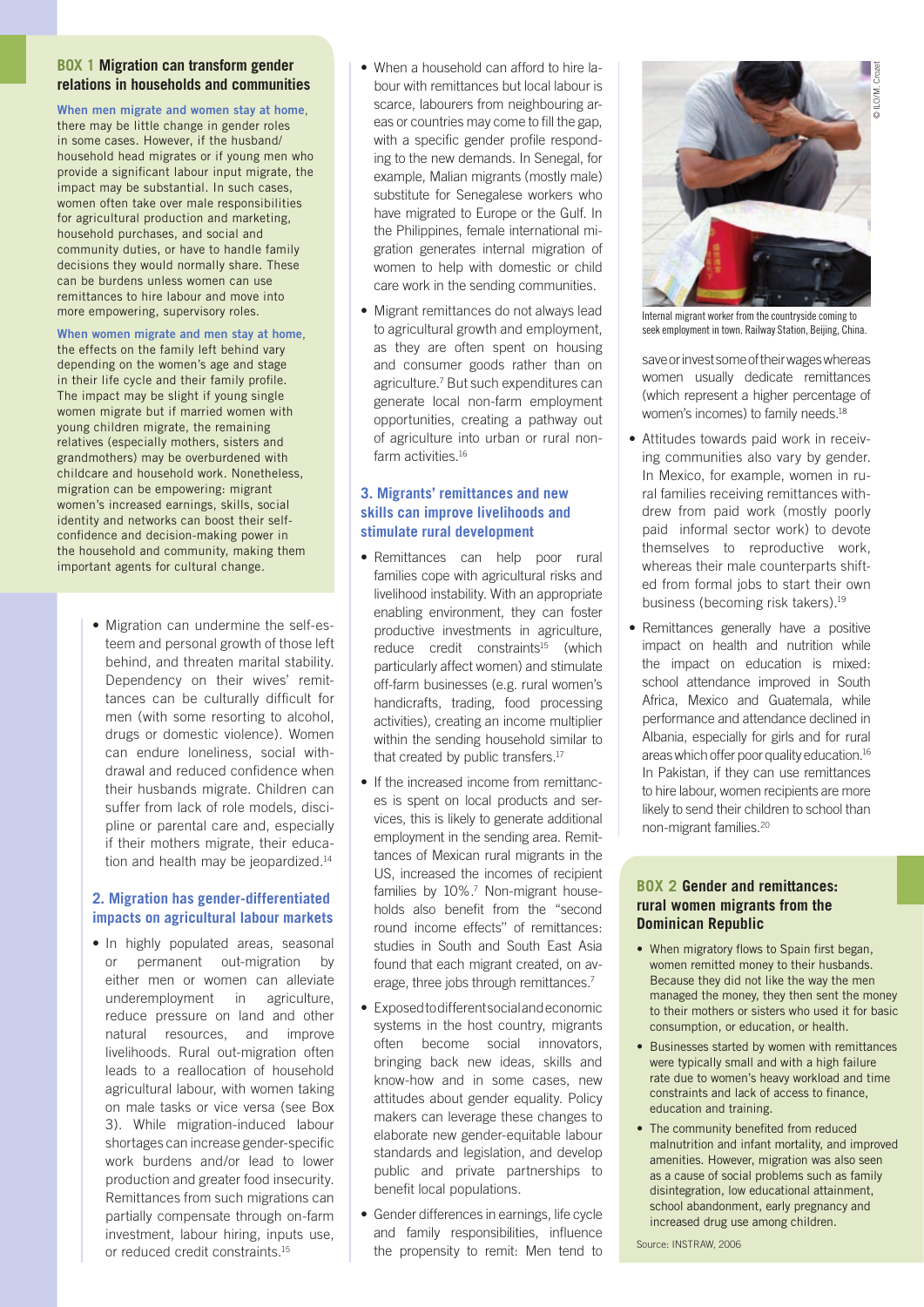#### **Box 3 Gender impacts of migration on labour in rice farming**

Studies suggest that the gender impacts of migration on rural labour are highly variable. A survey of rice farming households found that in the Philippines, Thailand and South Vietnam a higher proportion of adult sons and daughters migrated than their fathers while in North Vietnam a higher proportion of fathers migrated. In Thailand, principal females continued to contribute significantly in field activities. In Vietnam, labour outmigration resulted in fluidity in gender roles, as the principal females took over traditional male tasks (irrigating the fields, preparing the dikes, applying pesticides and hauling farm products). In contrast, in the Philippines, the principal females withdrew from field activities and were more engaged in managing their farms and non-farm income-generating activities. While remittances were mainly used for food and other daily expenditures, some were spent on farming inputs. However, rice yields among migrant and non-migrant households were similar, indicating that migration did not affect productivity. To overcome financial and managerial constraints faced by women, training was provided on the efficient use of inputs in rice production, which led to yield increases.

Source: Paris et al. 2009

## **4. Migrants, especially women, are often vulnerable and face discrimination**

- Women tend to migrate shorter distances, generally for informal, seasonal jobs, since it is usually harder for them to leave their children or, for cultural reasons, to live away from their families, but also because migration may be too costly (expenses for transportation, intermediaries, and resettlement).
- Migrants can be very vulnerable until they find a job, learn the local language, and become aware of their rights. If they cannot find a job, fall sick or receive very low wages, the risk of indebtedness and impoverishment is high, particularly if they bore heavy expenses to migrate. In such situations, women under economic pressure might be vulnerable to prostitution or trafficking.
- Difficulties in obtaining work permits, particularly for women who migrate to join their husbands, may restrict migrants to lower paid informal work without social benefits.
- While remittances generally reduce household vulnerability, providing better and more secure livelihoods, they can increase vulnerability if they are the main or only source of revenue and suddenly drop or stop, with the loss of the migrant's work, $21$  for example, due to health problems or an economic crises.

While the former can affect both men and women, economic crises tend to have mixed gender impacts on employment depending on the sector and skills involved, among other factors.

# **What are the policy options?**

A combination of legal, policy and practical measures is required to provide viable alternatives to rural out-migration, ensure protection and welfare for migrants, encourage the best use of migrant earnings and learning by rural households and communities, and create viable and sustainable options for return and reintegration. While governments have a key responsibility for ensuring gender-sensitive migration policies, the engagement of concerned populations and their organizations, and the commitment of employers' and workers' organizations in both origin and destination countries, are also vital.

### **1. Address the push factors of rural out-migration with a gender sensitive approach**

- Provide core public goods to improve agricultural productivity and incomes, reduce gender inequalities in access to productive resources, stimulate rural employment creation and entrepreneurship (with specific incentives to encourage female employment), and lighten rural women's workloads (such as infrastructure to facilitate access to water, fuel, markets, education, training and health services).
- Invest in education and vocational training with equal opportunities for boys and girls to give them more employment options at home (and to strengthen work skills of potential migrants).
- Invest in health services, ensure women's access to reproductive health, and train them to improve the health of their children and grandchildren, as healthier individuals are more productive and can better ensure their own and their families' livelihoods at home, or when they migrate.
- Influence the gender patterns of migration through selective (prohibitive, permissive, or promotional) rules of exit that affect men and women migrants differently. Usually based on the status and roles of men and women within the family and the society, those rules can be implemented by labour-exporting countries to selectively encourage or prevent men or women from engaging in labour migration.

• Address the specific cases of forced migration in line with international conventions and guidelines, which include gender-specific provisions for displaced and refugee women fleeing natural and/or man-made disasters.

#### **2. Develop gender-sensitive research on rural migration to support policy design in both origin and destination countries/regions**

- Collect and analyze sex-disaggregated data on rural migrants and migration flows (short/long term, international/ internal, South-South or South-North).
- Disaggregate remittance data by gender/ types of migration, to examine differences in remittance patterns (flows and use) and their role in poverty reduction and community development.
- Assess the gender-differentiated impacts of migration on rural livelihoods and agricultural production, including:
	- gender dynamics underlying migration decisions, especially the reasons for and the impacts of migration on areas/countries of origin and destination;
	- the impacts of technology-led agricultural transformation on demand for/displacement of rural male, female and youth labour;
	- the impacts of migrations on the agricultural and rural labour force, production and food security, and care and reproductive roles;
	- the impacts of new skills, knowhow and money acquired abroad on agricultural investment and farming systems.

### **3. Provide tools and legal frameworks that help migrants, especially women, to access decent work**

- Define an entry status that allows both male and female migrants to equally access residency, social and employment rights in receiving countries. Because migrant women are often viewed as "dependent" (wife or daughter of an "independent" man with whom they migrate), they may face difficulties to obtain residence and work permits, limiting their access to legal and social rights, and leaving them in informal and precarious situations.
- Promote female migrant associations, women's membership in mixed associations and migrants' membership in trade or workers' unions. This can facilitate access to information on the migration process (risks, immigration policies, working conditions and rights in